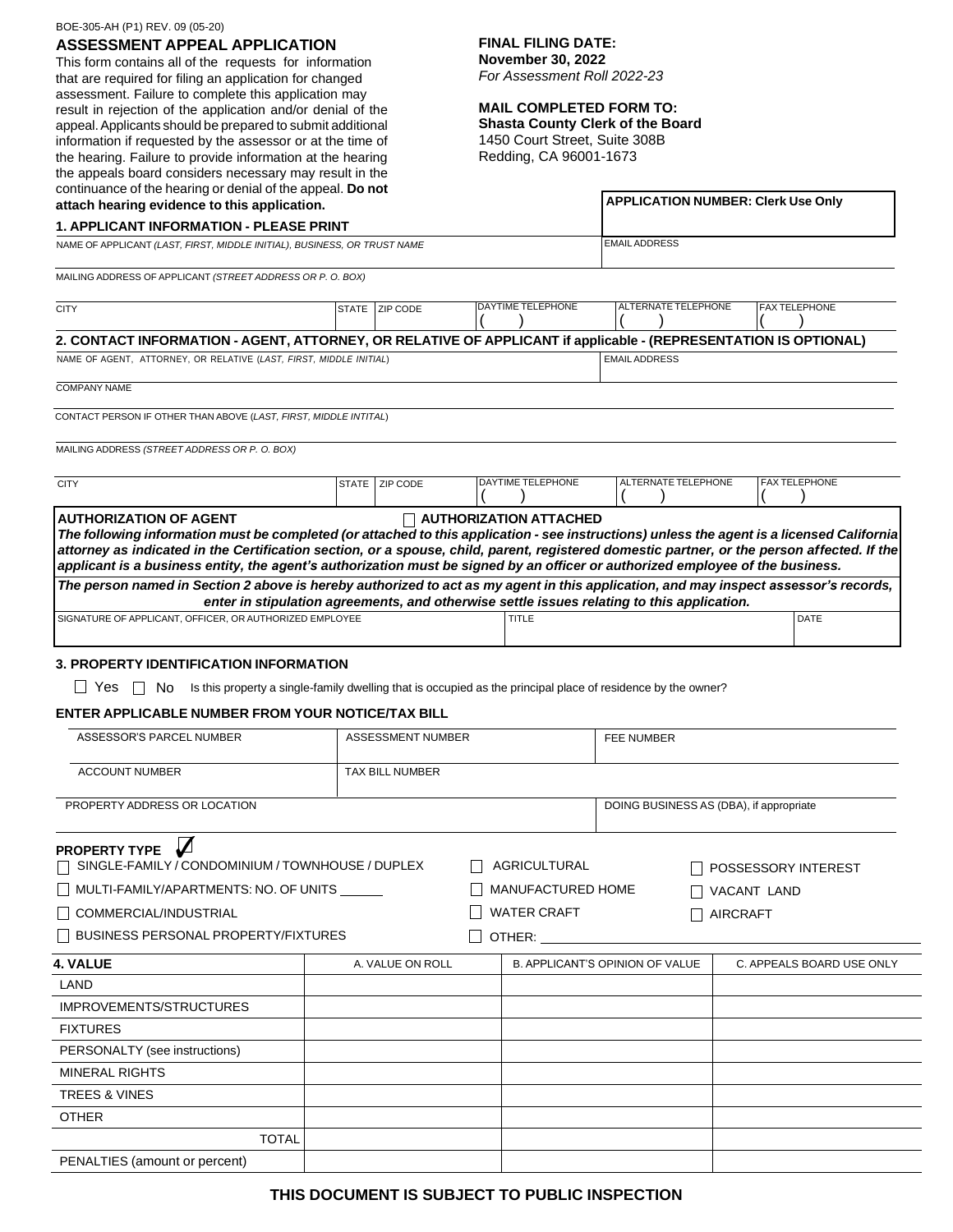| 5. TYPE OF ASSESSMENT BEING APPEALED $\bigvee$ Check only one. See instructions for filing periods<br>REGULAR ASSESSMENT - VALUE AS OF JANUARY 1 OF THE CURRENT YEAR                                                                    |
|-----------------------------------------------------------------------------------------------------------------------------------------------------------------------------------------------------------------------------------------|
| SUPPLEMENTAL ASSESSMENT                                                                                                                                                                                                                 |
|                                                                                                                                                                                                                                         |
| <b>ROLL CHANGE</b><br>□ ESCAPE ASSESSMENT □ CALAMITY REASSESSMENT □ PENALTY ASSESSMENT                                                                                                                                                  |
| *DATE OF NOTICE: _______________<br>**ROLL YEAR: ______________                                                                                                                                                                         |
| *Must attach copy of notice or bill, where applicable<br>**Each roll year requires a separate application                                                                                                                               |
| 6. REASON FOR FILING APPEAL (FACTS)<br>See instructions before completing this section.                                                                                                                                                 |
| If you are uncertain of which item to check, please check "I. OTHER" and provide a brief explanation of your reasons for filing this application.<br>The reasons that I rely upon to support requested changes in value are as follows: |
| A. DECLINE IN VALUE                                                                                                                                                                                                                     |
| The assessor's roll value exceeds the market value as of January 1 of the current year.                                                                                                                                                 |
| <b>B. CHANGE IN OWNERSHIP</b>                                                                                                                                                                                                           |
| 1. No change in ownership occurred on the date of ________________.                                                                                                                                                                     |
| 2. Base year value for the change in ownership established on the date of _________________________ is incorrect.                                                                                                                       |
| C. NEW CONSTRUCTION                                                                                                                                                                                                                     |
| 1. No new construction occurred on the date of _________________.                                                                                                                                                                       |
| 2. Base year value for the completed new construction established on the date of ______________________ is incorrect.                                                                                                                   |
| $\Box$ 3. Value of construction in progress on January 1 is incorrect.<br>D. CALAMITY REASSESSMENT                                                                                                                                      |
| Assessor's reduced value is incorrect for property damaged by misfortune or calamity.                                                                                                                                                   |
| E. BUSINESS PERSONAL PROPERTY/FIXTURES. Assessor's value of personal property and/or fixtures exceeds market value.                                                                                                                     |
| 1. All personal property/fixtures.                                                                                                                                                                                                      |
| 2. Only a portion of the personal property/fixtures. Attach description of those items.                                                                                                                                                 |
| F. PENALTY ASSESSMENT                                                                                                                                                                                                                   |
| Penalty assessment is not justified.                                                                                                                                                                                                    |
| G. CLASSIFICATION/ALLOCATION                                                                                                                                                                                                            |
| $\Box$ 1. Classification of property is incorrect.<br>$\Box$ 2. Allocation of value of property is incorrect (e.g., between land and improvements).                                                                                     |
| H. APPEAL AFTER AN AUDIT. Must include description of each property, issues being appealed, and your opinion of value.                                                                                                                  |
| 1. Amount of escape assessment is incorrect.                                                                                                                                                                                            |
| 2. Assessment of other property of the assessee at the location is incorrect.                                                                                                                                                           |
| I. OTHER                                                                                                                                                                                                                                |
| Explanation (attach sheet if necessary)                                                                                                                                                                                                 |
| 7. WRITTEN FINDINGS OF FACTS (\$35.00<br><b>per</b> parcel<br>$\Box$ Are requested.<br>$\Box$<br>Are not requested.                                                                                                                     |
| 8. THIS APPLICATION IS DESIGNATED AS A CLAIM FOR REFUND See instructions.                                                                                                                                                               |
| $\Box$ Yes<br>$\Box$ No                                                                                                                                                                                                                 |
|                                                                                                                                                                                                                                         |
|                                                                                                                                                                                                                                         |

## **CERTIFICATION**

*I certify (or declare) under penalty of perjury under the laws of the State of California that the foregoing and all information hereon, including any* accompanying statements or documents, is true, correct, and complete to the best of my knowledge and belief and that I am (1) the owner of the property or the person affected (i.e., a person having a direct economic interest in the payment of taxes on that property - "The Applicant"), (2) an *agent authorized by the applicant under item 2 of this application, or (3) an attorney licensed to practice law in the State of California, State Bar* Number \_\_\_\_\_\_\_\_\_\_\_\_\_\_\_\_, who has been retained by the applicant and has been authorized by that person to file this application.

| SIGNATURE (Use Blue Pen - Original signature required on paper-filed application) | <b>SIGNED AT (CITY, STATE)</b> | <b>DATE</b> |
|-----------------------------------------------------------------------------------|--------------------------------|-------------|
|                                                                                   |                                |             |
| NAME (Please Print)                                                               |                                |             |

FILING STATUS (IDENTIFY RELATIONSHIP TO APPLICANT NAMED IN SECTION 1)

| $\sqrt{ }$ | <b>OWNER</b> |                                          | $\Box$ AGENT $\Box$ ATTORNEY $\Box$ SPOUSE $\Box$ REGISTERED DOMESTIC PARTNER $\Box$ CHILD $\Box$ |  | $\Box$ PARENT $\Box$ PERSON AFFECTED |
|------------|--------------|------------------------------------------|---------------------------------------------------------------------------------------------------|--|--------------------------------------|
|            |              | CORPORATE OFFICER OR DESIGNATED EMPLOYEE |                                                                                                   |  |                                      |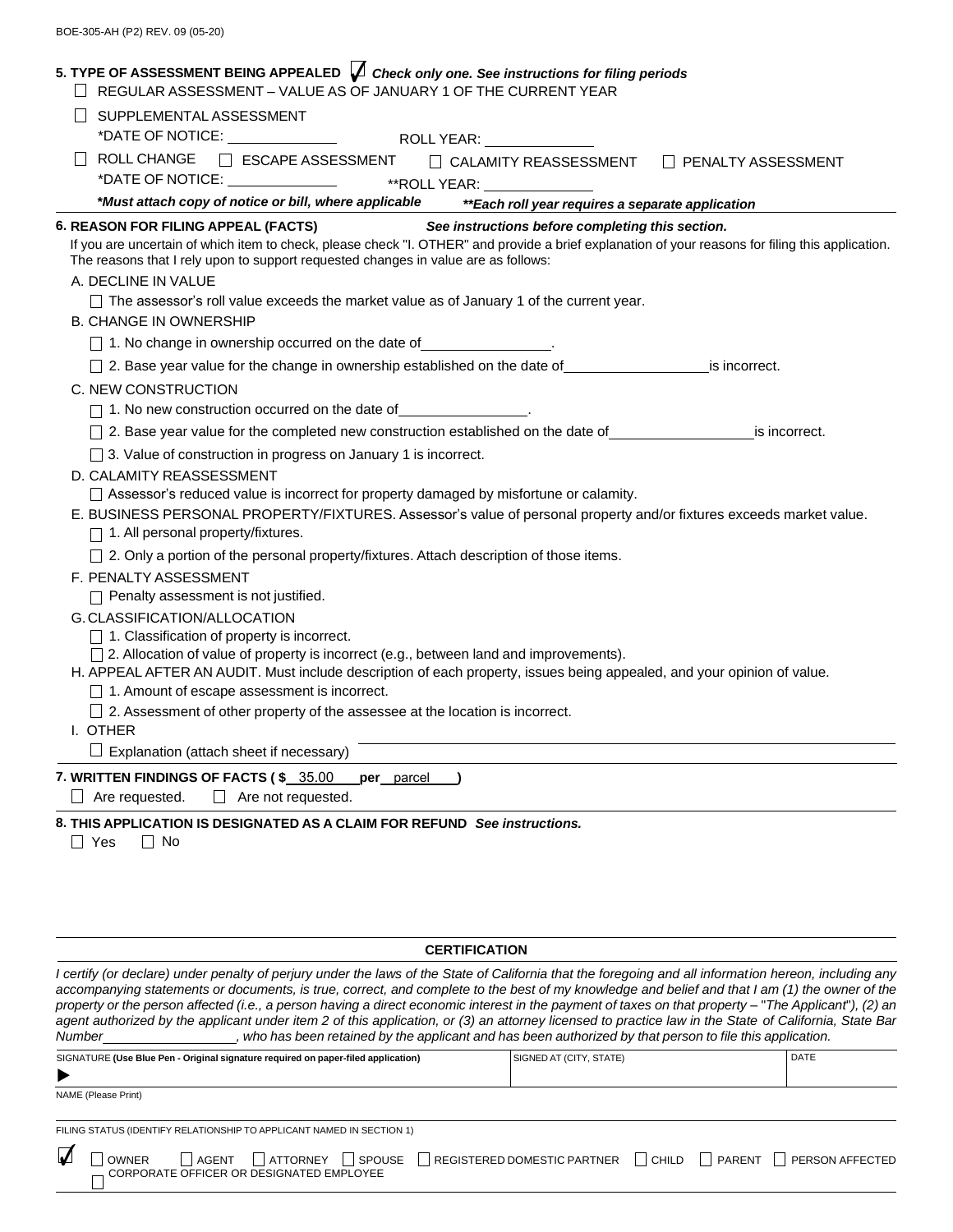## **INFORMATION AND INSTRUCTIONS FOR ASSESSMENT APPEAL APPLICATION**

The State Board of Equalization has prepared a pamphlet to assist you in completing this application. You may download a copy of Publication 30, *Residential Property Assessment Appeals*, at [www.boe.ca.gov/proptaxes/asmappeal.htm](http://www.boe.ca.gov/proptaxes/asmappeal.htm) or contact the clerk of your local board for a copy.

Filing this application for reduced assessment does not relieve the applicant from the obligation to pay the taxes on the subject property on or before the applicable due date shown on the tax bill. **The appeals board has two years from the date an application is filed to hear and render a decision.** If a reduction is granted, a proportionate refund of taxes paid will be made by the county.

Based on the evidence submitted at the hearing, the appeals board can increase, decrease, or not change an assessment. The decision of the appeals board upon this application is final; the appeals board may not reconsider or rehear any application. However, either the applicant or the assessor may bring timely action in superior court for review of an adverse action.

An application may be amended until 5:00 p.m. on the last day upon which the application might have been timely filed. After the filing period, an invalid or incomplete application may be corrected at the request of the clerk or amendments may be made at the discretion of the board. Contact the clerk for information regarding correcting or amending an application.

The appeals board can hear matters concerning an assessor's allocation of exempt values. However, it cannot hear matters relating to a person's or organization's eligibility for a property tax exemption. Appeals regarding the denial of exemptions are under the jurisdiction of the assessor and/ or the courts.

The following instructions apply to the corresponding sections on the application form. Please type or print in ink all information on the application form.

#### **SECTION 1. APPLICANT INFORMATION**

Enter the name and mailing address of the applicant as shown on the tax bill or notice. If the applicant is other than the assessee (e.g., lessee, trustee, party affected), attach an explanation. NOTE: An agent's address may not be substituted for that of the applicant.

### **SECTION 2. CONTACT INFORMATION - AGENT, ATTORNEY, OR RELATIVE OF APPLICANT**

Provide the contact information for an agent, attorney, or relative if filing on behalf of the applicant. You are not required to have professional representation. If you have an agent to assist you, the applicant must complete the Agent Authorization portion of this form or attach an authorization which includes the information indicated below.

## **AUTHORIZATION OF AGENT**

If the agent is not a California-licensed attorney or one of the relatives indicated in the certification section, you must complete this section, or an agent's authorization may be attached to this application. An attached authorization must contain all of the following information:

- The date the authorization is executed.
- A statement that the agent is authorized to sign and file applications in the specific calendar year in which the application is filed or years indicated, limited to four consecutive years, beginning with the year in which the authorization was signed.
- The specific parcel(s) or assessment(s) covered by the authorization, or a statement that the agent is authorized to represent the applicant on all parcels and assessments located within the county that the application is being filed.
- The name, address, and telephone number of the agent.
- The applicant's signature and title.
- A statement that the agent will provide the applicant with a copy of the application.

## **SECTION 3. PROPERTY IDENTIFICATION INFORMATION**

Enter the appropriate number from your assessment notice or from your tax bill. If the property is personal property (e.g., an aircraft or boat), enter the account/tax bill number from your tax bill. Enter a brief description of the property location, such as street address, city, and zip code, sufficient to identify the property and assessment being appealed.

#### **SECTION 4. VALUE**

COLUMN A. Enter the amounts shown on your assessment notice or tax bill for the year being appealed. Personal Property includes all water craft (boats, vessels, jet-skis), airplanes, and business personal property. If you are appealing a current year assessment (base year or decline in value) and have not received an assessment notice, or are unsure of the values to enter in this section, please contact the assessor's office. If you are appealing a calamity reassessment, penalty assessment, or an assessment related to a change in ownership, new construction, roll change, or escape assessment, refer to the assessment notice you received.

COLUMN B. Enter your opinion of value for each of the applicable categories. If you do not state an opinion of value, it will result in the **rejection of your application.**

COLUMN C. This column is for use by the appeals board. **Do not enter anything in this column.**

#### **SECTION 5. TYPE OF ASSESSMENT BEING APPEALED**

Check only one item per application. Check the item that best describes the assessment you are appealing.

*Regular Assessment* filing dates are: (1) July 2 through September 15 for all property located in the county provided the county assessor sent a notice of assessed value by August 1 to all assessees with real property on the local roll; or (2) July 2 through November 30 for all property located in the county if the county assessor did not send notices of assessed values. Filing deadlines may be viewed at [www.boe.ca.gov/proptaxes/pdf/filingperiods.pdf.](http://www.boe.ca.gov/proptaxes/pdf/filingperiods.pdf)